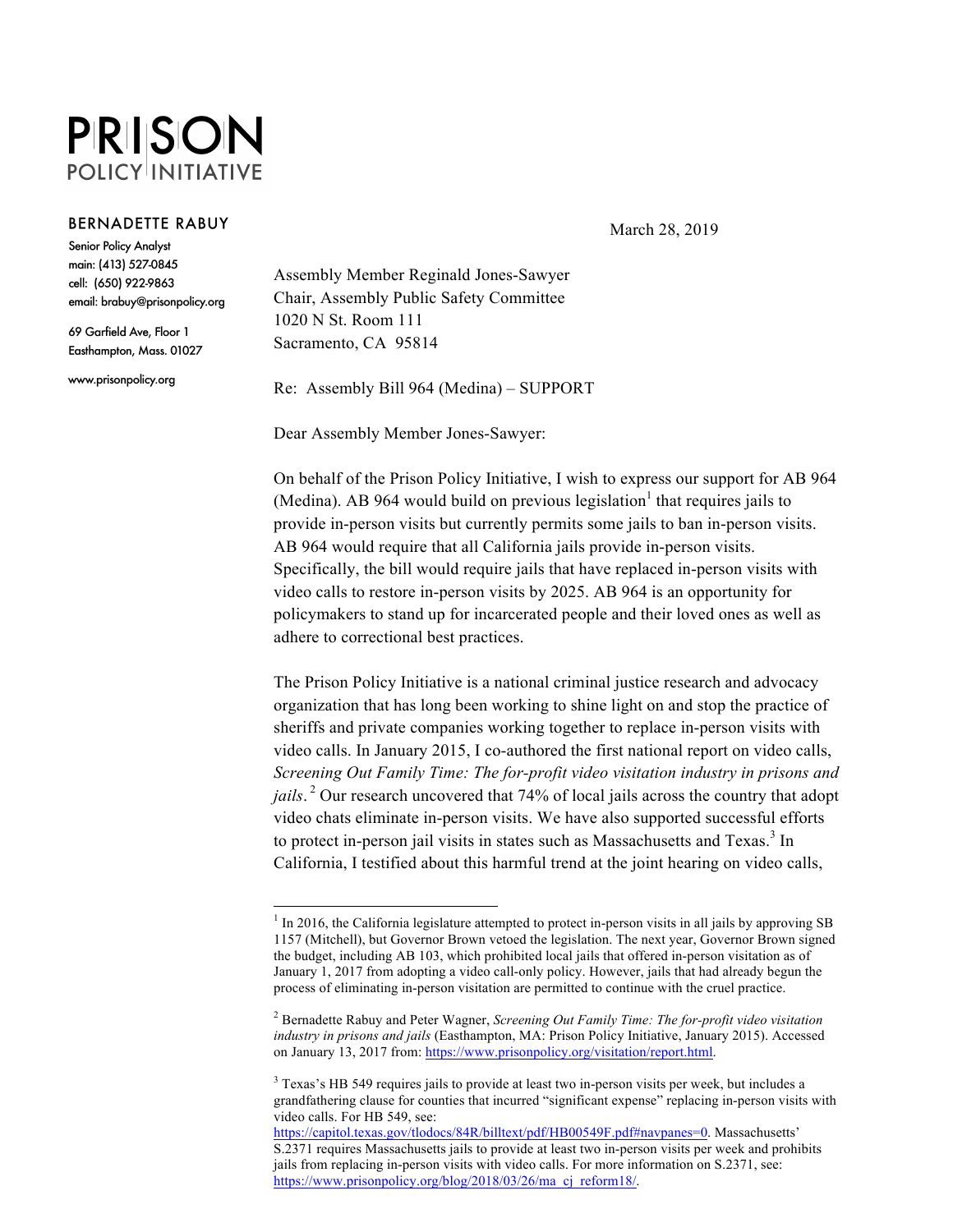which the Senate Public Safety Committee, Senate Budget Subcommittee #5, and Assembly Budget Subcommittee #5 held on February 21, 2017.

Prison and jail visitation provides many benefits to incarcerated people and their loved ones, correctional facilities, and our communities in general. Research shows that even a single in-person visit can reduce recidivism by  $13\%$ <sup>4</sup>. When incarcerated people are able to maintain ties with their family members on the outside, they are able to turn to their relatives upon release for critical support with finding a job, housing, etc. Lower recidivism rates could prevent overcrowding, which make correctional officials' job particularly challenging, and would allow the state to divert resources from the correctional system to other social services like education, mental health treatment, or homelessness. Further, there is no way to understate the extent to which incarcerated people and their loved ones value visitation. As one man who has visited his father in various California jails told legislators, "Human beings need in person visits. Our minds need it and our hearts need it."<sup>5</sup>

Sheriffs' decision to replace in-person visits with video calls is a key example of how our nation's criminal justice policies fail to recognize and support the positive role families play in rehabilitation. Video "visitation" is a form of videoconferencing in which incarcerated people and their "visitors" view each other on a screen, rather than face-to-face or through a glass barrier. Although providing video calls can be a powerful supplement to in-person visits, forcing families to either travel to jails to use computers in the jail lobby or pay to video chat from home trivializes the importance of visitation and exploits captive consumers.

In the past few years, California policymakers have worked to protect in-person jail visits. However, AB 103 fell short by unnecessarily permitting certain jails to deprive incarcerated people and their loved ones of in-person visitation, even jails that still have the physical space to provide in-person visits.

Now is the perfect time for policymakers to finish the work you all have started by supporting AB 964. For example, Riverside's East County Detention Center is still being constructed. AB 964 could encourage Riverside County to promptly change its planned video call-only policy before completion, when it would be less costly to change course. <sup>6</sup> Further, prioritizing in-person jail visits is even

 <sup>4</sup> Minnesota Department of Corrections, *The Effects of Prison Visitation on Offender Recidivism* (St. Paul, MN: Minnesota Department of Corrections, November 2011), p 27. Accessed on December 3, 2014 from: https://mn.gov/doc/assets/11-11MNPrisonVisitationStudy\_tcm1089-272781.pdf .

 $<sup>5</sup>$  David Szeles submitted this testimony to the joint hearing on video calls, which the Senate Public</sup> Safety Committee, Senate Budget Subcommittee #5, and Assembly Budget Subcommittee #5 held on February 21, 2017.

<sup>&</sup>lt;sup>6</sup> According to your own experience and expertise, this change would be feasible. You stated at the joint hearing on video calls, "I worked several years in the city of Los Angeles. I left as the director of real estate. I've actually built a jail in the city of L.A…. All of them can have [in-person] visitation in them…and you can require that…It can be done, and it can be done quickly, even on the end of construction." *See*: https://www.prisonpolicy.org/blog/2017/09/06/california-hearing-visits/.